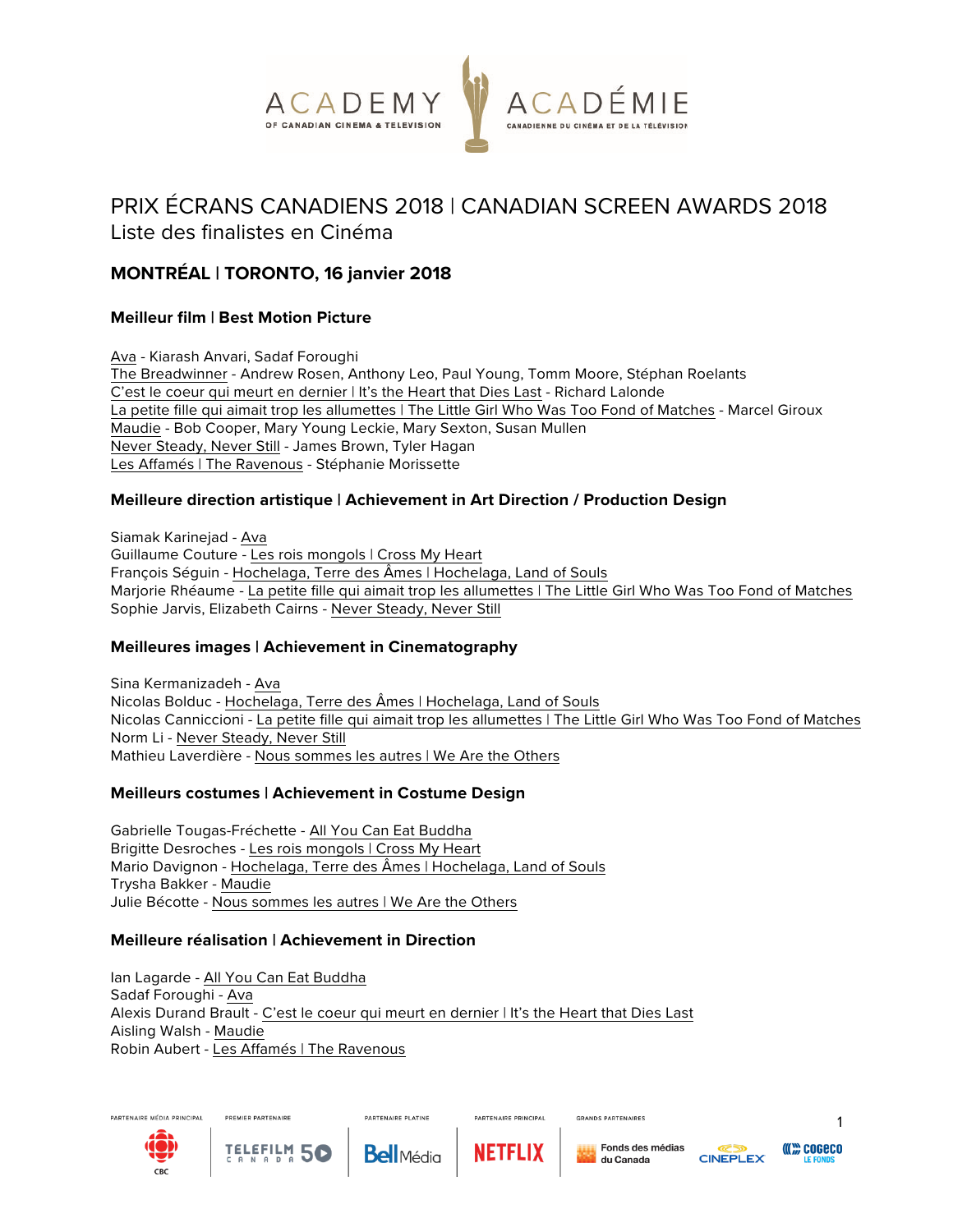



## **Meilleur montage | Achievement in Editing Commanditaire | Sponsor | Sim**

Kiarash Anvari - Ava Darragh Byrne - The Breadwinner Louis-Philippe Rathé - C'est le coeur qui meurt en dernier | It's the Heart that Dies Last Stephen O'Connell - Maudie Simone Smith - Never Steady, Never Still

# **Meilleurs maquillages | Achievement in Make-Up Commanditaire | Sponsor | M•A•C Cosmetics**

Bruno Gatien - All You Can Eat Buddha Marlène Rouleau - Bon Cop Bad Cop 2 Kathryn Casault - Hochelaga, Terre des Âmes | Hochelaga, Land of Souls Sonia Dolan - The Man Who Invented Christmas Érik Gosselin, Marie-France Guy - Les Affamés | The Ravenous

# **Meilleure musique originale | Achievement in Music – Original Score**

Mychael Danna, Jeff Danna - The Breadwinner Viviane Audet, Robin-Joël Cool, Alexis Martin - Les rois mongols | Cross My Heart Terry Riley, Gyan Riley - Hochelaga, Terre des Âmes | Hochelaga, Land of Souls Ben Fox - Never Steady, Never Still Pierre-Philippe Côté - Les Affamés | The Ravenous

## **Meilleure chanson originale | Achievement in Music - Original Song**

Joey Sherrett, Chris Gordon, Nathaniel Huskinson - Boost - "CTS Thief" Qais Essar, Joshua Hill - The Breadwinner - "The Crown Sleeps" Dani Bailey - Hunting Pignut – "Rid The Dark"

## **Meilleur son d'ensemble | Achievement in Overall Sound Commanditaire | Sponsor | Deluxe Toronto**

Sylvain Bellemare, Hans Laitres, Jean-Sébastien Beaudoin Gagnon, Daniel Bisson - All You Can Eat Buddha Philippe Attié, Bobby O'Malley - Boost

Pierre Bertrand, Stéphane Bergeron, Shaun-Nicholas Gallagher, Maxime Potvin - Les rois mongols | Cross My Heart Claude La Haye, Bernard Gariépy Strobl, Daniel Bisson, Louis-Antoine Lassonde - Hochelaga, Terre des Âmes | Hochelaga, Land of Souls

Matt Drake, Nate Evans, Christopher O'Brien - Never Steady, Never Still

# **Meilleur montage sonore | Achievement in Sound Editing**

Sylvain Bellemare, Claire Pochon, Simon Meilleur - All You Can Eat Buddha Marie-Claude Gagné, Natalie Fleurant, Jean-Philippe Savard, Nicolas Gagnon - Bon Cop Bad Cop 2 Nelson Ferreira, John Elliot, J.R. Fountain, Dashen Naidoo, Tyler Whitham - The Breadwinner Christian Rivest, Antoine Morin, Thibaud Quinchon, Guy Pelletier, Guy Francoeur - Goon: Last of the Enforcers Claude Beaugrand, Lise Wedlock, Raymond Legault, Jean-Philippe Savard, Francine Poirier, Natalie Fleurant, Guy Pelletier - Hochelaga, Terre des Âmes | Hochelaga, Land of Souls

PARTENAIRE PRINCIPAL





PREMIER PARTENAIRE



**PARTENAIRE PLATINE** 



**GRANDS PARTENAIRES** 



2

**((())) COGECO**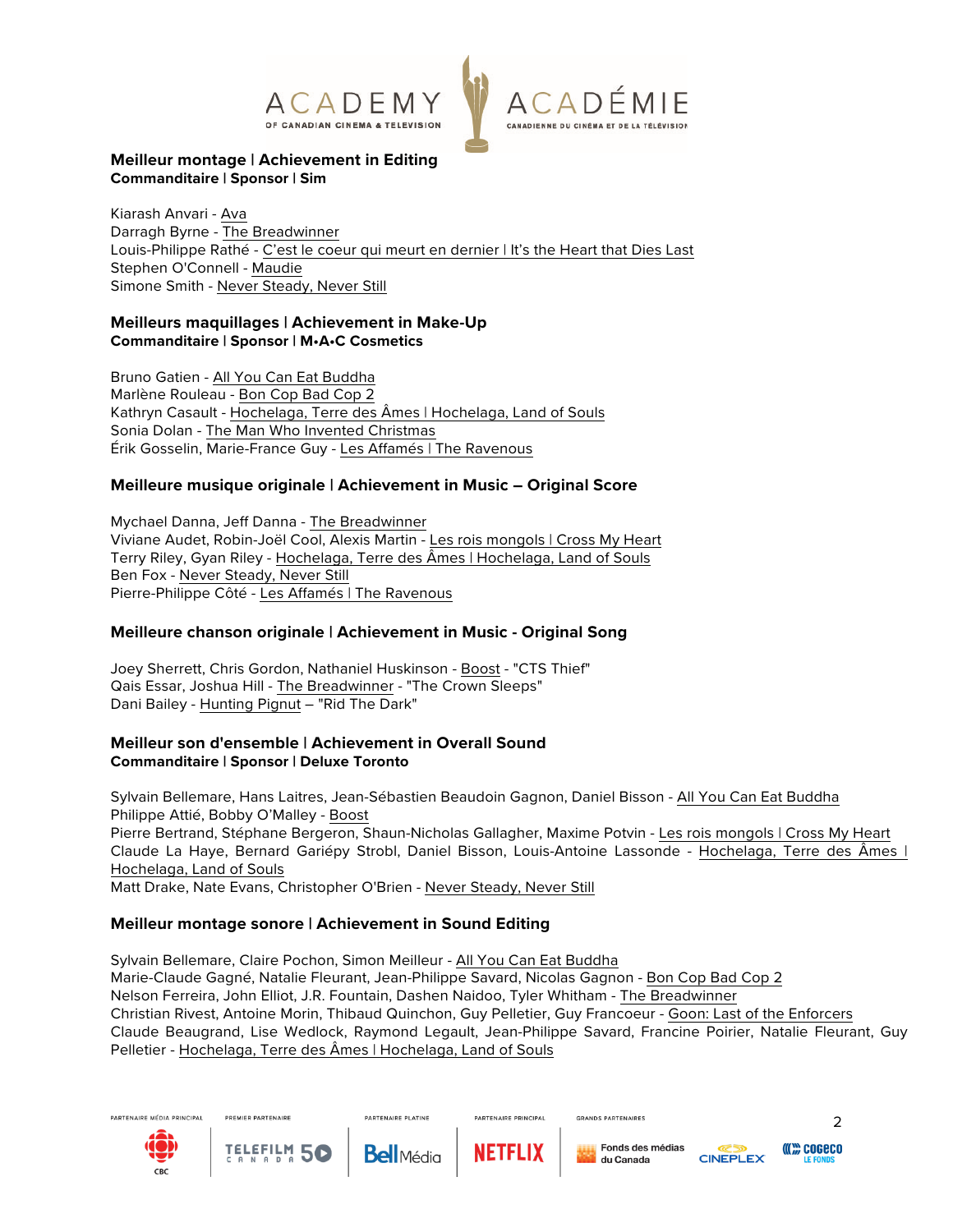

#### **Meilleurs effets visuels | Achievement in Visual Effects Commanditaire | Sponsor | SPIN VFX**

Marc Hall - Le Cyclotron

Alain Lachance, Yann Jouannic, Hugo Léveillé, Nadège Bozzetti, Antonin Messier-Turcotte, Thibault Deloof, Francis Bernard - Hochelaga, Terre des Âmes | Hochelaga, Land of Souls

Marc Hall, Jonathan Cyr, Emmanuel Bazin, Clément Natiez, Emmanuelle Gill - La petite fille qui aimait trop les allumettes | The Little Girl Who Was Too Fond of Matches

Greg Behrens, Brendan Taylor, Jasmine Scott, Martin O'Brien, Winston Lee, Dominic Cheung, Bojan Zoric, Jadrien Cousens, Rob Del Ciancio, Subin Kim - The Man Who Invented Christmas

Jonathan Piché Delorme, Fabienne Mouillac, Alain Lachance, Caroline Guagliardo, Alexandre Tremblay, Thibault Deloof, Benoit Gagnon - Nous sommes les autres | We Are the Others

## **Meilleure adaptation | Adapted Screenplay**

Anita Doron - The Breadwinner Nicole Bélanger - Les rois mongols | Cross My Heart Gabriel Sabourin - C'est le coeur qui meurt en dernier | It's the Heart that Dies Last Simon Lavoie - La petite fille qui aimait trop les allumettes | The Little Girl Who Was Too Fond of Matches Susan Coyne - The Man Who Invented Christmas

## **Meilleur scenario | Original Screenplay**

Josh Epstein, Kyle Rideout - Adventures in Public School Sadaf Foroughi - Ava Sarah Kolasky, Adam Garnet Jones - Great Great Great Sherry White - Maudie Kathleen Hepburn - Never Steady, Never Still

## **Interprétation masculine dans un premier rôle | Performance by an Actor in a Leading Role**

Nabil Rajo - Boost Gabriel Sabourin - C'est le coeur qui meurt en dernier | It's the Heart that Dies Last Antoine L'Écuyer - La petite fille qui aimait trop les allumettes | The Little Girl Who Was Too Fond of Matches Tzi Ma - Meditation Park Émile Proulx-Cloutier - Nous sommes les autres | We Are the Others

## **Interprétation masculine dans un rôle de soutien | Performance by an Actor in a Supporting Role**

Sylvio Arriola - All You Can Eat Buddha Jahmil French - Boost Sladen Peltier - Indian Horse Natar Ungalaq - Iqaluit Ethan Hawke - Maudie

## **Interprétation féminine dans un premier rôle | Performance by an Actress in a Leading Role**

Mahour Jabbari - Ava Denise Filiatrault - C'est le coeur qui meurt en dernier | It's the Heart that Dies Last Marine Johnson - La petite fille qui aimait trop les allumettes | The Little Girl Who Was Too Fond of Matches Sally Hawkins - Maudie Shirley Henderson - Never Steady, Never Still





3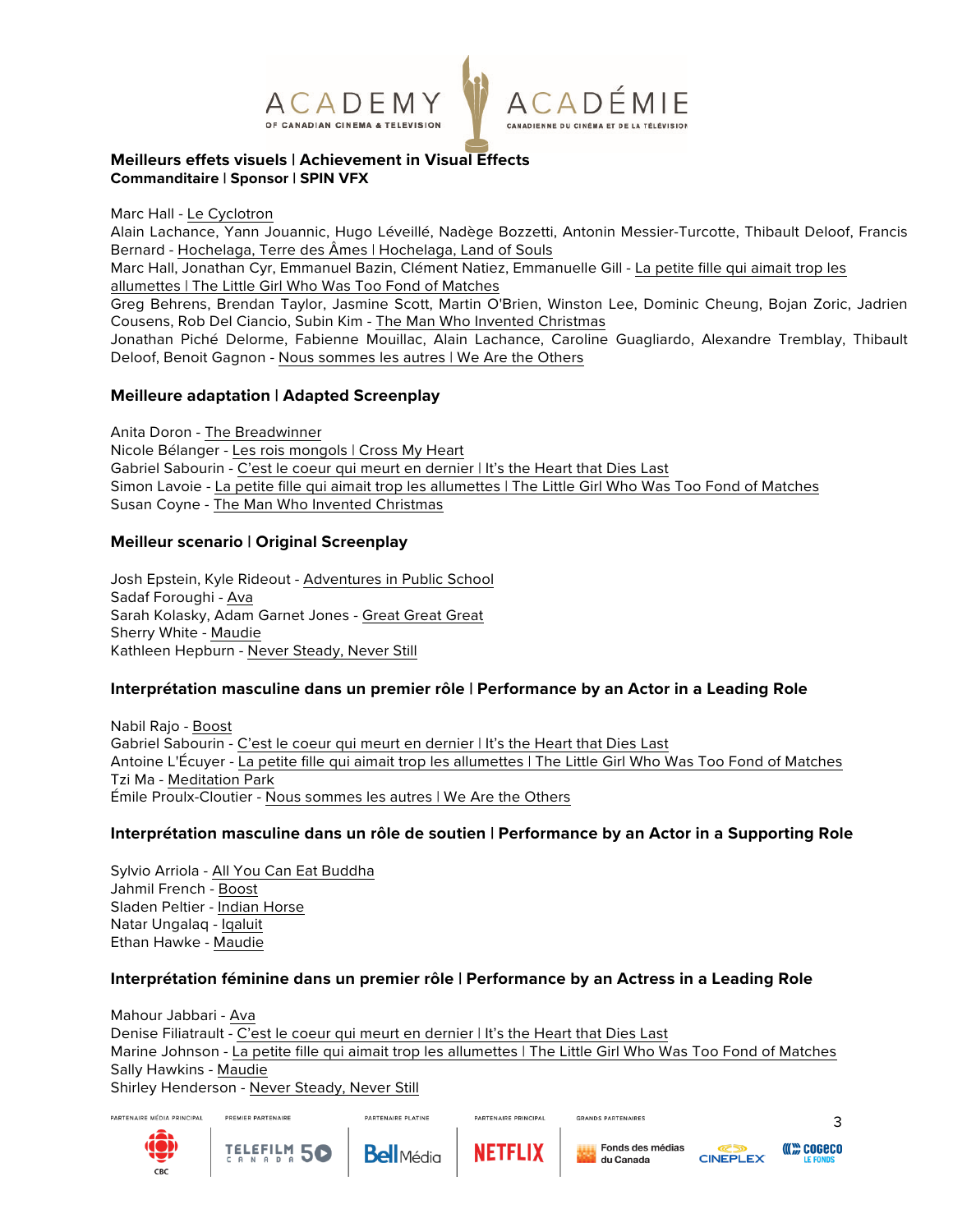

## **Interprétation féminine dans un rôle de soutien | Performance by an Actress in a Supporting Role**

Bahar Nouhian - Ava Oluniké Adeliyi - Boost Clare Coulter - Les rois mongols | Cross My Heart Lucinda Armstrong Hall - Porcupine Lake Brigitte Poupart - Les Affamés | The Ravenous

#### **Meilleur long métrage documentaire Ted Rogers | Ted Rogers Best Feature Length Documentary Commanditaire | Sponsor | Rogers Group of Funds**

Manic - Kalina Bertin, Marina Serrao, Bob Moore, Mila Aung-Thwin, Daniel Cross Sur la lune de nickel | A Moon of Nickel and Ice - Christine Falco, François Jacob, Vuk Stojanovic Resurrecting Hassan - Carlo Guillermo Proto, Roxanne Sayegh, Pablo Villegas, Maria Paz Gonzalez Rumble: The Indians Who Rocked the World - Stevie Salas, Tim Johnson, Christina Fon, Catherine Bainbridge, Linda Ludwick, Lisa Roth, Ernest Webb, Diana Holtzberg, Jan Rofekamp, Alfonso Maiorana Unarmed Verses - Charles Officer, Lea Marin

#### **Meilleures images dans un long métrage documentaire | Best Cinematography in a Feature Length Documentary**

Vuk Stojanovic, François Jacob, Ilya Zima - Sur la lune de nickel | A Moon of Nickel and Ice Duraid Munajim - My Enemy, My Brother Carlo Guillermo Proto - Resurrecting Hassan Alfonso Maiorana - Rumble: The Indians Who Rocked the World Mike McLaughlin - Unarmed Verses

#### **Meilleur montage dans un long métrage documentaire | Best Editing in a Feature Length Documentary**

Roland Schlimme - Long Time Running Anouk Deschênes - Manic François Jacob, Jéricho Jeudy - Sur la lune de nickel | A Moon of Nickel and Ice Benjamin Duffield, Jeremiah Hayes - Rumble: The Indians Who Rocked the World Frank Cassano - Sled Dogs

#### **Meilleur court métrage documentaire | Best Short Documentary**

Babe, I Hate To Go - Andrew Moir, Sherien Barsoum Take a Walk on The Wildside - Lisa Rideout, Lauren Grant, Sasha Fisher Three Thousand - Asinnajaq, Kat Baulu

#### **Meilleur court métrage dramatique | Best Live Action Short Drama**

La course navette | The Beep Test - Maxime Aubert, Audrey D. Laroche Fluffy - Lee Filipovski Garage de soir | Nighttime Garage - Daniel Daigle, Aurélie Breton Tout simplement | Plain and Simple - Raphaël Ouellet, Annick Blanc Pre-Drink - Marc-Antoine Lemire, Maria Gracia Turgeon





PREMIER PARTENAIRE



**PARTENAIRE PLATINE** 



PARTENAIRE PRINCIPAL

Fonds des médias du Canada

**GRANDS PARTENAIRES** 



4